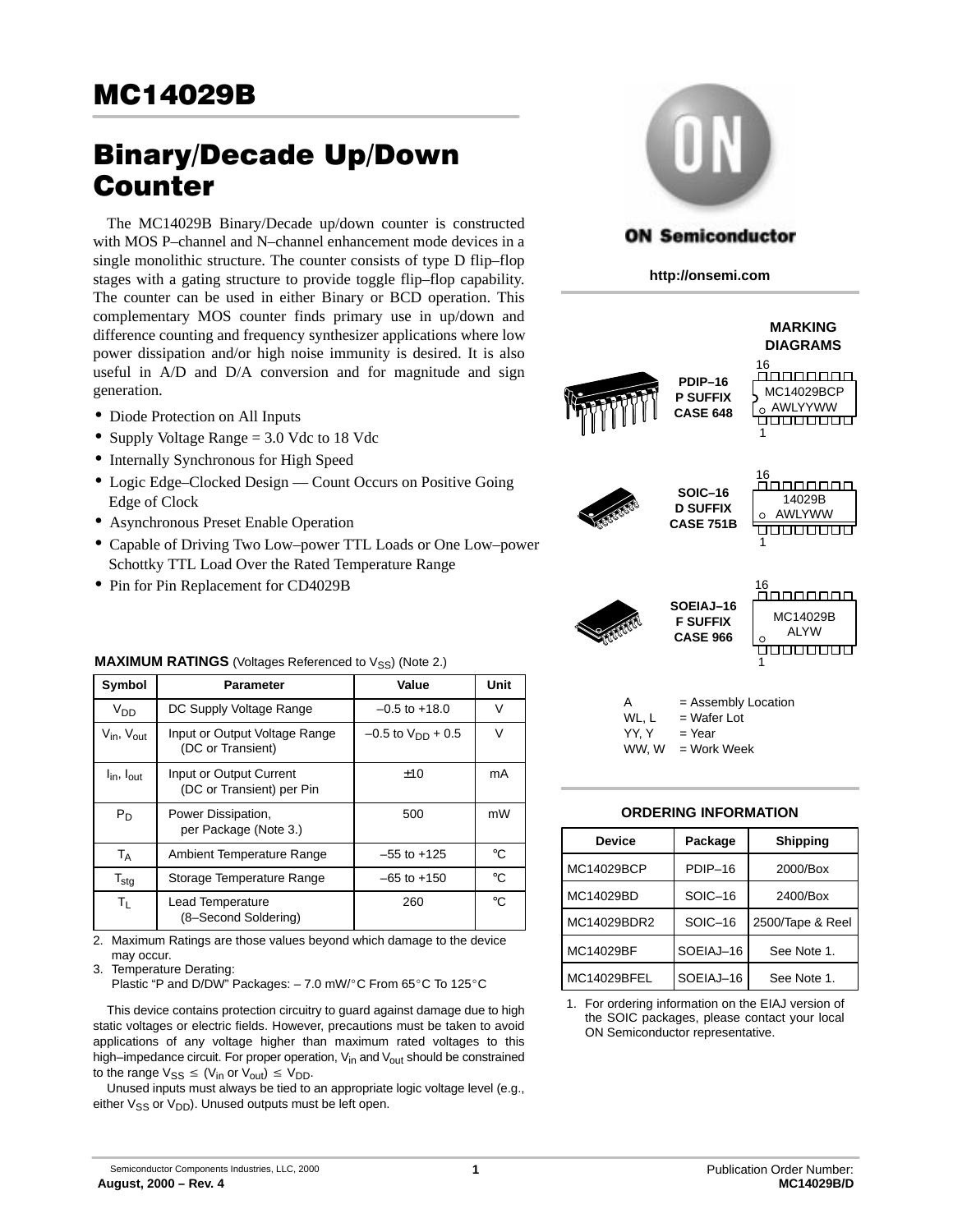#### **TRUTH TABLE**

| <b>Carry In</b> | Up/Down | <b>Preset</b><br><b>Enable</b> | <b>Action</b> |
|-----------------|---------|--------------------------------|---------------|
|                 |         |                                | No Count      |
|                 |         |                                | Count Up      |
|                 |         |                                | Count Down    |
|                 |         |                                | Preset        |

 $X = Don't Care$ 

|                                                                                                                                        | <b>V<sub>DD</sub></b> |                 |                        | $-55^{\circ}$ C<br>$25^{\circ}$ C<br>$125^{\circ}$ C      |                                                                                                |                                                                           |                                                                                                                   |                                                                                      |                                                                    |                                                                   |      |
|----------------------------------------------------------------------------------------------------------------------------------------|-----------------------|-----------------|------------------------|-----------------------------------------------------------|------------------------------------------------------------------------------------------------|---------------------------------------------------------------------------|-------------------------------------------------------------------------------------------------------------------|--------------------------------------------------------------------------------------|--------------------------------------------------------------------|-------------------------------------------------------------------|------|
| Characteristic                                                                                                                         |                       | Symbol          | Vdc                    | Min                                                       | Max                                                                                            | Min                                                                       | Typ (4.)                                                                                                          | Max                                                                                  | Min                                                                | Max                                                               | Unit |
| Output Voltage<br>$V_{in} = V_{DD}$ or 0                                                                                               | "0" Level             | $V_{OL}$        | 5.0<br>10<br>15        | $\overline{\phantom{m}}$<br>$\qquad \qquad -$<br>$\equiv$ | 0.05<br>0.05<br>0.05                                                                           | $=$                                                                       | $\mathbf 0$<br>$\mathbf 0$<br>$\mathbf 0$                                                                         | 0.05<br>0.05<br>0.05                                                                 | $\overline{\phantom{m}}$<br>$\overline{\phantom{0}}$               | 0.05<br>0.05<br>0.05                                              | Vdc  |
| $V_{in} = 0$ or $V_{DD}$                                                                                                               | "1" Level             | V <sub>OH</sub> | 5.0<br>10<br>15        | 4.95<br>9.95<br>14.95                                     | $\overline{\phantom{m}}$<br>$\overline{\phantom{m}}$<br>$\overline{\phantom{m}}$               | 4.95<br>9.95<br>14.95                                                     | 5.0<br>10<br>15                                                                                                   | $\overline{\phantom{m}}$<br>$\overline{\phantom{m}}$<br>$\qquad \qquad =$            | 4.95<br>9.95<br>14.95                                              | $\qquad \qquad$                                                   | Vdc  |
| Input Voltage<br>$(VO = 4.5$ or 0.5 Vdc)<br>$(VO = 9.0$ or 1.0 Vdc)<br>$(VO = 13.5$ or 1.5 Vdc)                                        | "0" Level             | $V_{IL}$        | 5.0<br>10<br>15        | $\equiv$<br>$\overline{\phantom{0}}$                      | 1.5<br>3.0<br>4.0                                                                              | $\overline{\phantom{0}}$                                                  | 2.25<br>4.50<br>6.75                                                                                              | 1.5<br>3.0<br>4.0                                                                    | $\qquad \qquad -$<br>$\qquad \qquad -$<br>$\equiv$                 | 1.5<br>3.0<br>4.0                                                 | Vdc  |
| $(VO = 0.5$ or 4.5 Vdc)<br>$(VO = 1.0$ or 9.0 Vdc)<br>$(VO = 1.5$ or 13.5 Vdc)                                                         | "1" Level             | $V_{\text{IH}}$ | 5.0<br>10<br>15        | 3.5<br>7.0<br>11                                          | $\overline{\phantom{m}}$<br>$\overline{\phantom{m}}$<br>$\qquad \qquad -$                      | 3.5<br>7.0<br>11                                                          | 2.75<br>5.50<br>8.25                                                                                              | $\overline{\phantom{m}}$<br>$\qquad \qquad -$<br>$\overline{\phantom{m}}$            | 3.5<br>7.0<br>11                                                   | $\overline{\phantom{0}}$                                          | Vdc  |
| <b>Output Drive Current</b><br>$(V_{OH} = 2.5$ Vdc)<br>$(V_{OH} = 4.6$ Vdc)<br>$(V_{OH} = 9.5$ Vdc)<br>$(V_{OH} = 13.5$ Vdc)           | Source                | I <sub>OH</sub> | 5.0<br>5.0<br>10<br>15 | $-3.0$<br>$-0.64$<br>$-1.6$<br>$-4.2$                     | $\overline{\phantom{m}}$<br>$\overline{\phantom{m}}$<br>$\qquad \qquad -$<br>$\hspace{0.05cm}$ | $-2.4$<br>$-0.51$<br>$-1.3$<br>$-3.4$                                     | $-4.2$<br>$-0.88$<br>$-2.25$<br>$-8.8$                                                                            | $\qquad \qquad -$<br>$\hspace{0.05cm}$<br>$\equiv$<br>$\qquad \qquad \longleftarrow$ | $-1.7$<br>$-0.36$<br>$-0.9$<br>$-2.4$                              | $\qquad \qquad$<br>$\qquad \qquad$<br>$\qquad \qquad$<br>$\equiv$ | mAdc |
| $(V_{\text{OI}} = 0.4 \text{ Vdc})$<br>$(V_{OL} = 0.5$ Vdc)<br>$(V_{OL} = 1.5$ Vdc)                                                    | Sink                  | $I_{OL}$        | 5.0<br>10<br>15        | 0.64<br>1.6<br>4.2                                        | $\qquad \qquad -$<br>$\overbrace{\phantom{12322111}}$                                          | 0.51<br>1.3<br>3.4                                                        | 0.88<br>2.25<br>8.8                                                                                               | $\qquad \qquad -$<br>$\qquad \qquad$<br>$\qquad \qquad -$                            | 0.36<br>0.9<br>2.4                                                 | $\equiv$<br>$\overbrace{\phantom{12322111}}$                      | mAdc |
| Input Current                                                                                                                          |                       | $I_{in}$        | 15                     | $-$                                                       | ± 0.1                                                                                          |                                                                           | ±0.00001                                                                                                          | ± 0.1                                                                                | $=$                                                                | ± 1.0                                                             | μAdc |
| Input Capacitance<br>$(V_{in} = 0)$                                                                                                    |                       | $C_{in}$        | $\qquad \qquad$        | $\overline{\phantom{m}}$                                  | $\hspace{0.05cm}$                                                                              | $\qquad \qquad =$                                                         | 5.0                                                                                                               | 7.5                                                                                  | $\overline{\phantom{0}}$                                           | $\overline{\phantom{0}}$                                          | pF   |
| Quiescent Current<br>(Per Package)                                                                                                     |                       | l <sub>DD</sub> | 5.0<br>10<br>15        | $\qquad \qquad -$<br>$\overline{\phantom{0}}$             | 5.0<br>10<br>20                                                                                | $\overline{\phantom{0}}$<br>$\qquad \qquad -$<br>$\overline{\phantom{0}}$ | 0.005<br>0.010<br>0.015                                                                                           | 5.0<br>10<br>20                                                                      | $\overline{\phantom{m}}$<br>$\qquad \qquad -$<br>$\qquad \qquad -$ | 150<br>300<br>600                                                 | uAdc |
| Total Supply Current (5.) (6.)<br>(Dynamic plus Quiescent,<br>Per Package)<br>$(C_L = 50$ pF on all outputs, all<br>buffers switching) |                       | $I_T$           | $5.0\,$<br>10<br>15    |                                                           |                                                                                                |                                                                           | $I_T = (0.58 \mu A/kHz) f + I_{DD}$<br>$I_T = (1.20 \mu A/kHz) f + I_{DD}$<br>$I_T = (1.70 \mu A/kHz) f + I_{DD}$ |                                                                                      |                                                                    |                                                                   | μAdc |

4. Data labelled "Typ" is not to be used for design purposes but is intended as an indication of the IC's potential performance.<br>5. The formulas given are for the typical characteristics only at 25°C.

6. To calculate total supply current at loads other than 50 pF:

 $I_T(C_L) = I_T(50 \text{ pF}) + (C_L - 50) \text{ Vfk}$ 

where:  $I_T$  is in  $\mu A$  (per package), C<sub>L</sub> in pF, V = (V<sub>DD</sub> – V<sub>SS</sub>) in volts, f in kHz is input frequency, and k = 0.001.

| <b>PIN ASSIGNMENT</b>   |                |                  |                                   |  |  |  |  |  |
|-------------------------|----------------|------------------|-----------------------------------|--|--|--|--|--|
| PE []                   |                |                  | 16 $\overline{D}$ V <sub>DD</sub> |  |  |  |  |  |
| Q3 []                   | $\overline{2}$ | 15 <sub>15</sub> | ∏ с∟к                             |  |  |  |  |  |
| P3 [                    | 3              | 14               | $\overline{\phantom{a}}$ Q2       |  |  |  |  |  |
| P0 [                    | 4              | 13               | $\n  D$                           |  |  |  |  |  |
| $C_{\text{in}}$ [       | 5              | 12 <sub>2</sub>  | P <sub>1</sub>                    |  |  |  |  |  |
| Q0 []                   | 6              | 11               | ] Q1                              |  |  |  |  |  |
| $C_{\text{out}}$ $\Box$ | 7              | 10               | U/D                               |  |  |  |  |  |
| $V_{SS}$                | 8              | 9                | 3/D                               |  |  |  |  |  |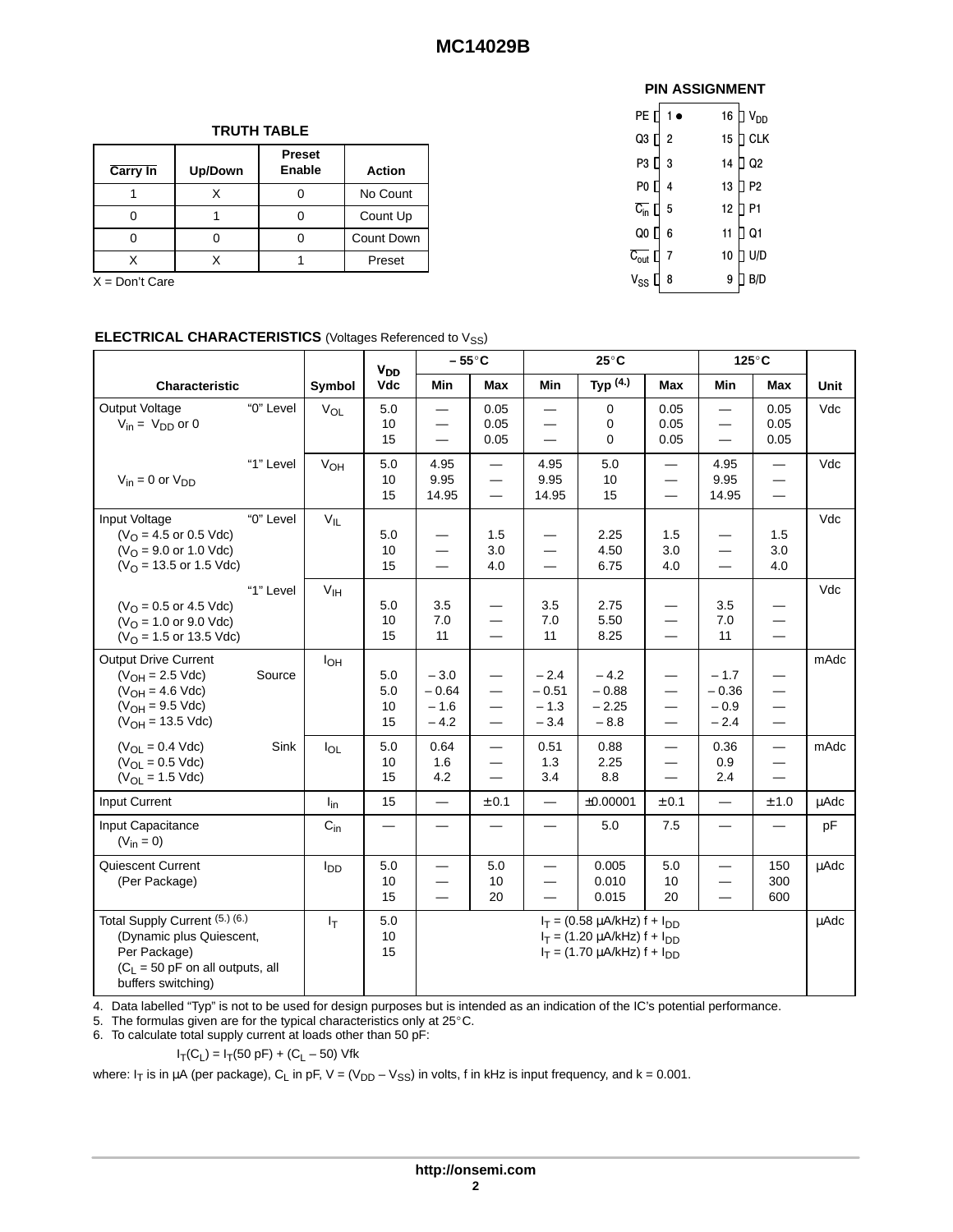#### 

|                                                                                                                                                                                                                                                                                  |                                        |                       | <b>All Types</b>                                                                 |                   |                                                                                 |             |
|----------------------------------------------------------------------------------------------------------------------------------------------------------------------------------------------------------------------------------------------------------------------------------|----------------------------------------|-----------------------|----------------------------------------------------------------------------------|-------------------|---------------------------------------------------------------------------------|-------------|
| Characteristic                                                                                                                                                                                                                                                                   | Symbol                                 | <b>V<sub>DD</sub></b> | Min                                                                              | Typ (8.)          | Max                                                                             | <b>Unit</b> |
| Output Rise and Fall Time<br>$t_{\text{TLH}}$ , $t_{\text{THL}} = (1.5 \text{ ns/pF}) C_{\text{L}} + 25 \text{ ns}$<br>$t_{TLH}$ , $t_{THL}$ = (0.75 ns/pF) $C_L$ + 12.5 ns<br>$t_{\text{TLH}}$ , $t_{\text{THL}}$ = (0.55 ns/pF) $C_L$ + 9.5 ns                                 | $t_{\text{TLH}}$<br><sup>t</sup> THL   | 5.0<br>10<br>15       | —<br>$\qquad \qquad \longleftarrow$                                              | 100<br>50<br>40   | 200<br>100<br>80                                                                | ns          |
| Propagation Delay Time<br>Clk to Q<br>t <sub>PLH</sub> , t <sub>PHL</sub> = (1.7 ns/pF) $C_L$ + 230 ns<br>t <sub>PLH</sub> , t <sub>PHL</sub> = (0.66 ns/pF) $C_L$ + 97 ns<br>$t_{\text{PLH}}$ , $t_{\text{PHL}}$ = (0.5 ns/pF) $C_{\text{L}}$ + 75 ns                           | t <sub>PLH</sub> ,<br>t <sub>PHL</sub> | 5.0<br>10<br>15       | —<br>$\overbrace{\phantom{12322111}}$                                            | 200<br>100<br>90  | 400<br>200<br>180                                                               | ns          |
| Clk to $\overline{C_{out}}$<br>t <sub>PLH</sub> , t <sub>PHL</sub> = (1.7 ns/pF) $C_L$ + 230 ns<br>$t_{\text{PLH}}$ , $t_{\text{PHL}}$ = (0.66 ns/pF) $C_{\text{L}}$ + 97 ns<br>$t_{\text{PLH}}$ , $t_{\text{PHL}}$ = (0.5 ns/pF) $C_{\text{L}}$ + 75 ns                         | t <sub>PLH</sub> ,<br>t <sub>PHL</sub> | 5.0<br>10<br>15       | —<br>$\overline{\phantom{0}}$<br>$\hspace{0.05cm}$                               | 250<br>130<br>85  | 500<br>260<br>190                                                               | ns          |
| $\overline{C_{in}}$ to $\overline{C_{out}}$<br>$t_{\text{PLH}}$ , $t_{\text{PHL}}$ = (1.7 ns/pF) $C_{\text{L}}$ + 95 ns<br>$t_{\text{PLH}}$ , $t_{\text{PHL}}$ = (0.66 ns/pF) $C_{\text{L}}$ + 47 ns<br>$t_{\text{PLH}}$ , $t_{\text{PHL}}$ = (0.5 ns/pF) C <sub>L</sub> + 35 ns | t <sub>PLH</sub> ,<br>t <sub>PHL</sub> | 5.0<br>10<br>15       | $\overline{\phantom{0}}$<br>$\overline{\phantom{0}}$<br>$\overline{\phantom{0}}$ | 175<br>50<br>50   | 360<br>120<br>100                                                               | ns          |
| PE to Q<br>t <sub>PLH</sub> , t <sub>PHL</sub> = (1.7 ns/pF) $C_L$ + 230 ns<br>$t_{\text{PLH}}$ , $t_{\text{PHL}}$ = (0.66 ns/pF) C <sub>L</sub> + 97 ns<br>$t_{\text{PLH}}$ , $t_{\text{PHL}}$ = (0.5 ns/pF) C <sub>L</sub> + 75 ns                                             | t <sub>PLH</sub> ,<br><sup>t</sup> PHL | 5.0<br>10<br>15       | $\equiv$                                                                         | 235<br>100<br>80  | 470<br>200<br>160                                                               | ns          |
| PE to $\overline{C_{out}}$<br>$t_{\text{PLH}}$ , $t_{\text{PHL}} = (1.7 \text{ ns/pF}) C_{\text{L}} + 465 \text{ ns}$<br>$t_{PLH}$ , $t_{PHL}$ = (0.66 ns/pF) $C_L$ + 192 ns<br>t <sub>PLH</sub> , t <sub>PHL</sub> = (0.5 ns/pF) $C_L$ + 125 ns                                 | t <sub>PLH</sub> ,<br>t <sub>PHL</sub> | 5.0<br>10<br>15       | —                                                                                | 320<br>145<br>105 | 640<br>290<br>210                                                               | ns          |
| <b>Clock Pulse Width</b>                                                                                                                                                                                                                                                         | $t_{W(cl)}$                            | 5.0<br>10<br>15       | 180<br>80<br>60                                                                  | 90<br>40<br>30    | $\qquad \qquad -$<br>$\overline{\phantom{0}}$<br>$\qquad \qquad \longleftarrow$ | ns          |
| <b>Clock Pulse Frequency</b>                                                                                                                                                                                                                                                     | $f_{\text{cl}}$                        | 5.0<br>10<br>15       | $\qquad \qquad$<br>$\overline{\phantom{0}}$                                      | 4.0<br>8.0<br>10  | 2.0<br>4.0<br>5.0                                                               | <b>MHz</b>  |
| <b>Preset Removal Time</b><br>The Preset Signal must be low prior to a positive-going<br>transition of the clock.                                                                                                                                                                | $t_{rem}$                              | 5.0<br>10<br>15       | 160<br>80<br>60                                                                  | 80<br>40<br>30    | $\qquad \qquad -$<br>$\overbrace{\phantom{13333}}$                              | ns          |
| Clock Rise and Fall Time                                                                                                                                                                                                                                                         | $t_{r(cl)}$<br>$t_{f(cl)}$             | $5.0\,$<br>10<br>15   | —<br>—                                                                           | —                 | $15\,$<br>5<br>4                                                                | $\mu s$     |
| Carry In Setup Time                                                                                                                                                                                                                                                              | $t_{\rm su}$                           | 5.0<br>10<br>15       | 150<br>60<br>40                                                                  | 75<br>30<br>20    | $\qquad \qquad -$<br>$\overbrace{\phantom{13333}}$<br>—                         | ns          |
| Up/Down Setup Time                                                                                                                                                                                                                                                               |                                        | 5.0<br>10<br>15       | 340<br>140<br>100                                                                | 170<br>70<br>50   | $\qquad \qquad -$<br>$\overline{\phantom{0}}$<br>—                              | ns          |
| <b>Binary/Decade Setup Time</b>                                                                                                                                                                                                                                                  |                                        | 5.0<br>10<br>15       | 320<br>140<br>100                                                                | 160<br>70<br>50   | $\qquad \qquad -$                                                               | ns          |
| Preset Enable Pulse Width                                                                                                                                                                                                                                                        | $t_{\mathsf{W}}$                       | 5.0<br>10<br>15       | 130<br>70<br>50                                                                  | 65<br>35<br>25    | $\qquad \qquad -$<br>$\overline{\phantom{0}}$<br>$\qquad \qquad$                | ns          |

8. Data labelled "Typ" is not to be used for design purposes but is intended as an indication of the IC's potential performance.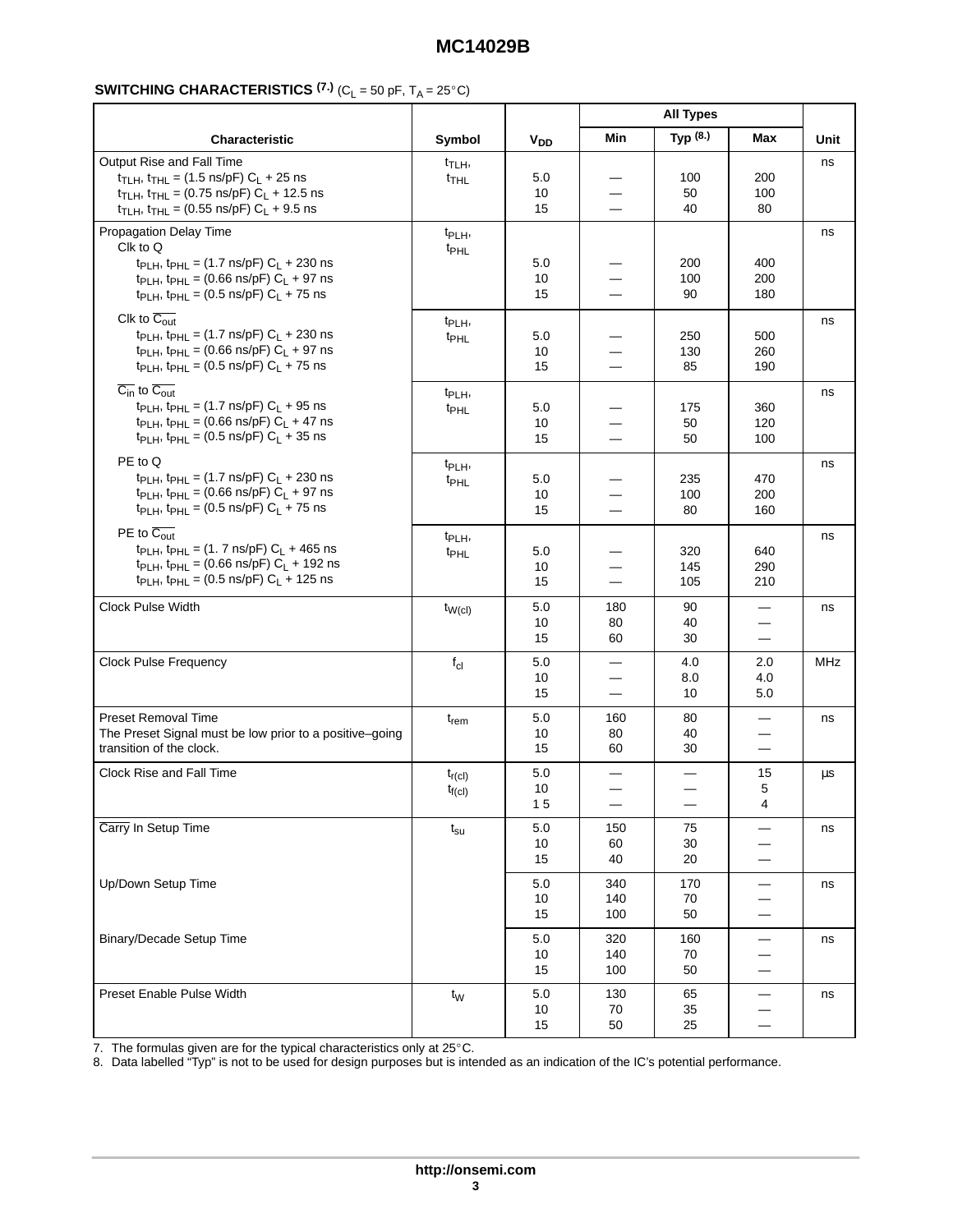

**Figure 1. Power Dissipation Test Circuit and Waveform**



**Figure 2. Switching Time Test Circuit and Waveforms**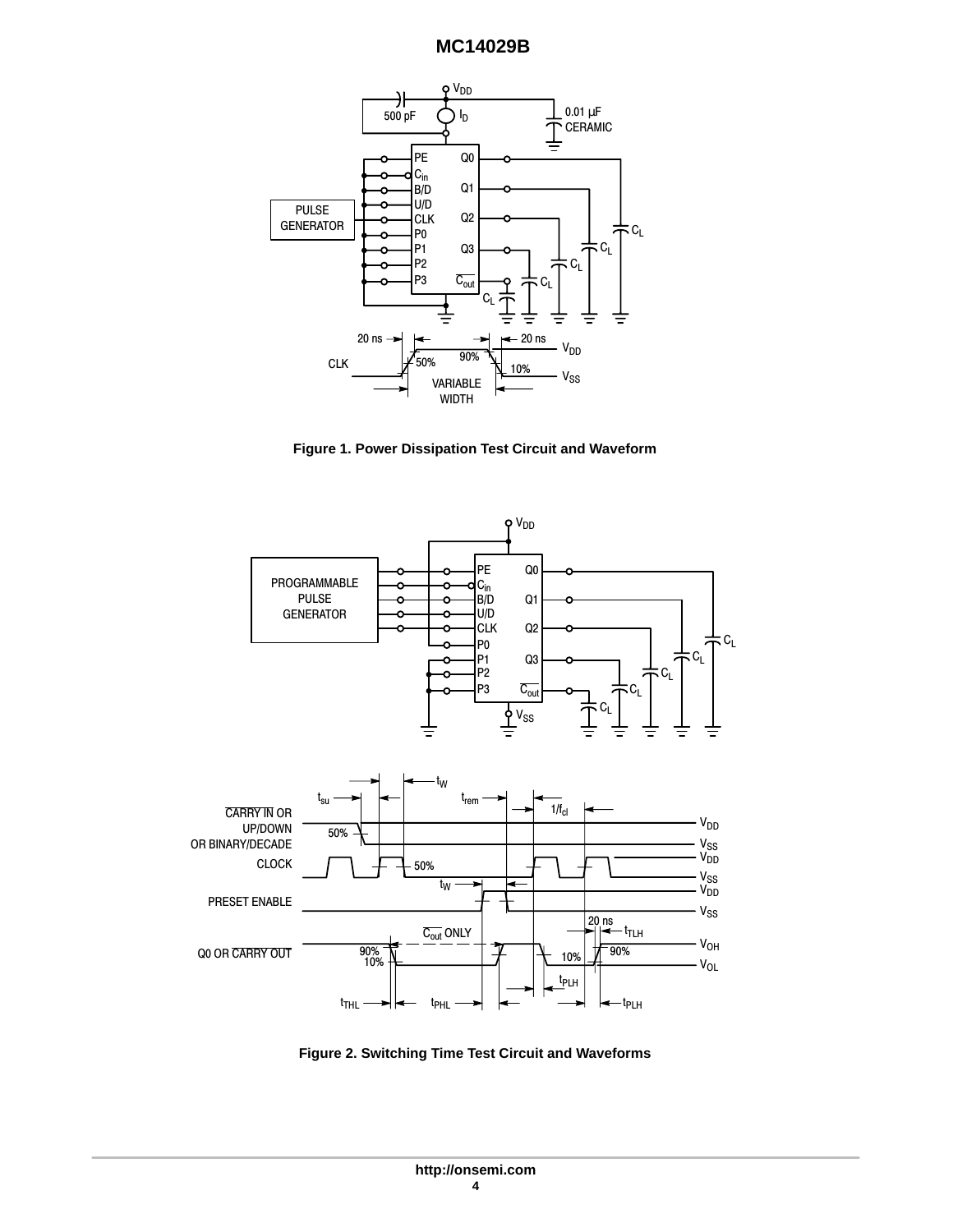#### **TIMING DIAGRAM**



**Figure 3. Divide by N BCD Down Counter and Timing Diagram (Shown for N = 123)**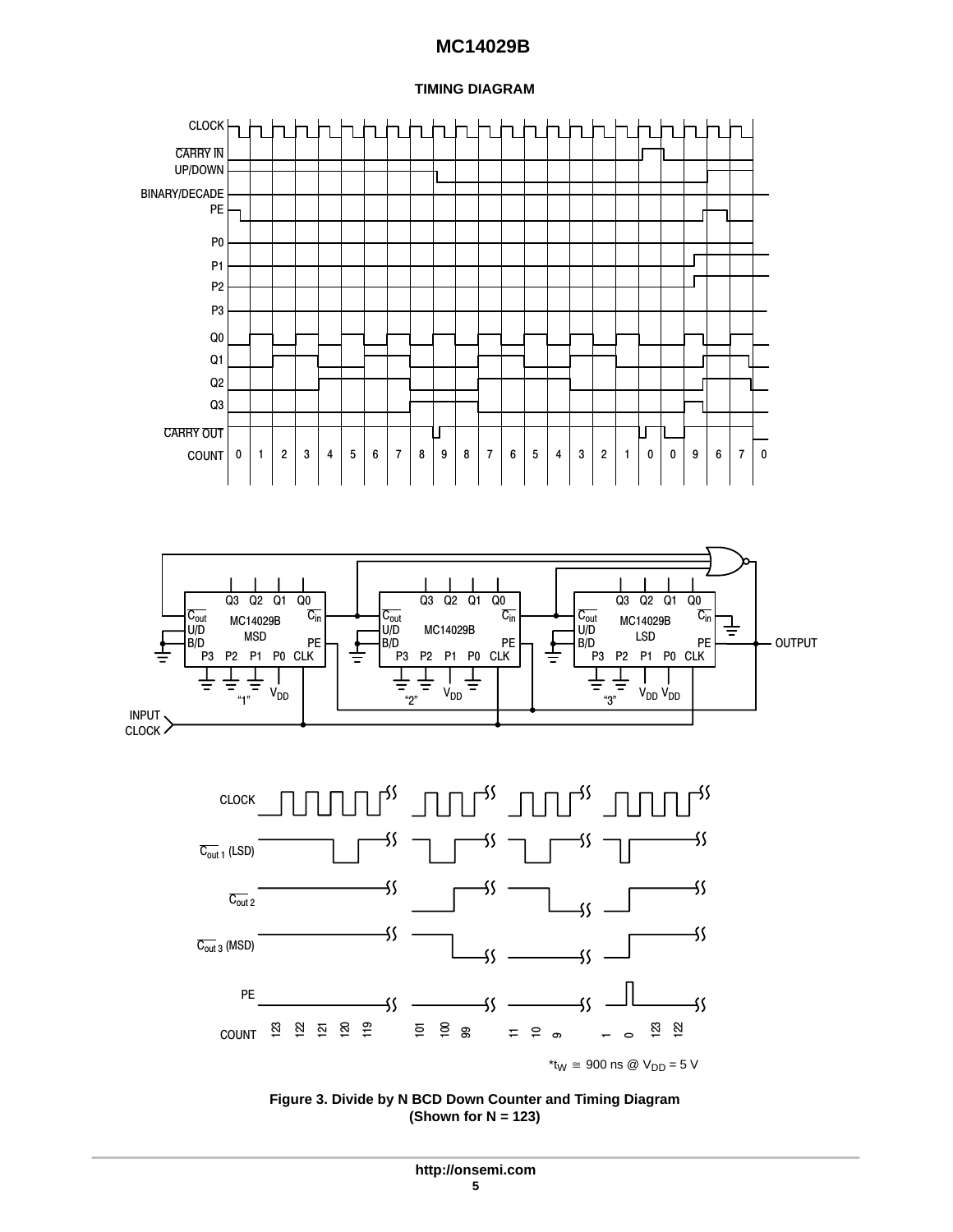

LOGIC DIAGRAM **LOGIC DIAGRAM**

**MC14029B**

MC14029B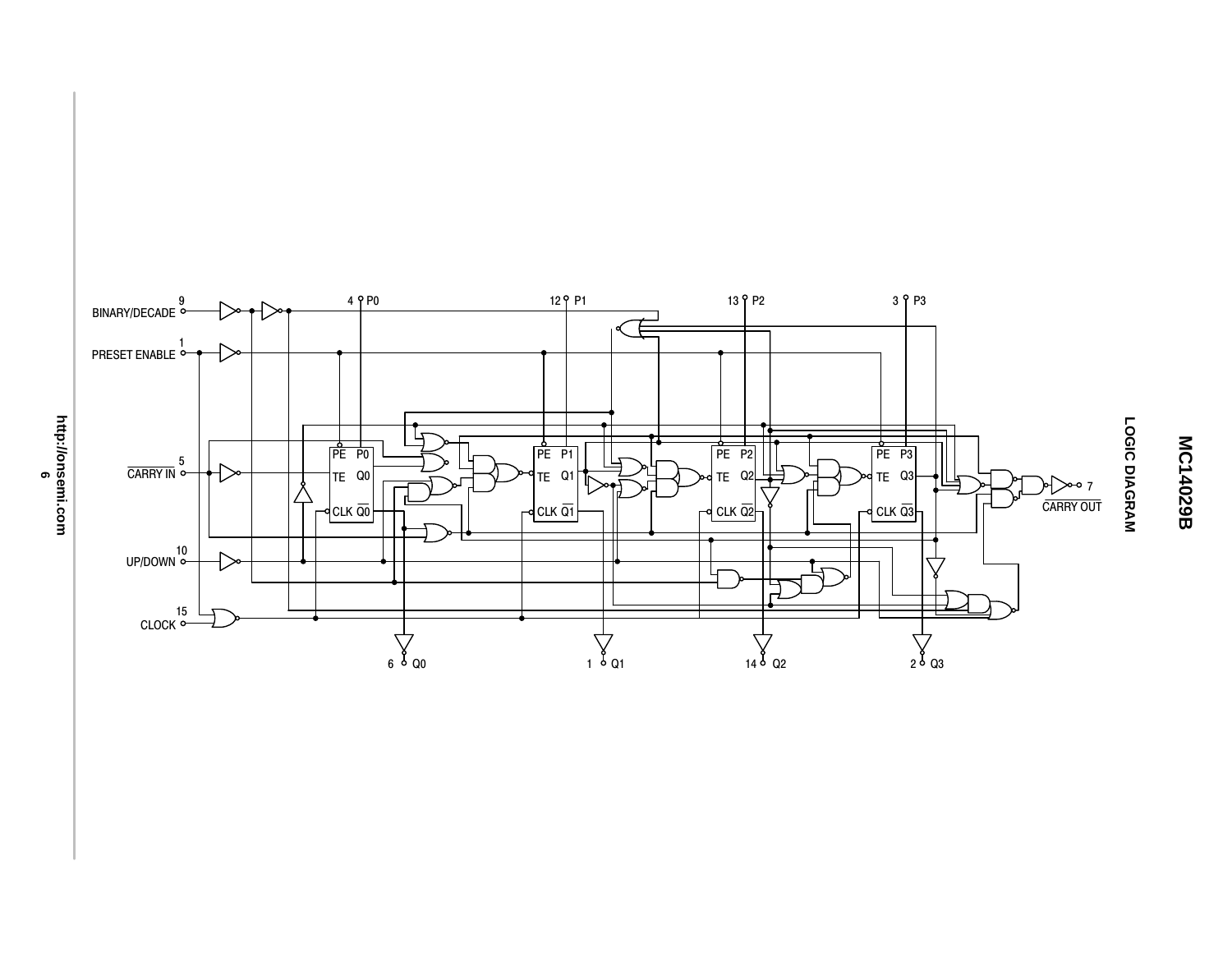#### **PACKAGE DIMENSIONS**



FORMED PARALLEL. 4. DIMENSION B DOES NOT INCLUDE MOLD FLASH. 5. ROUNDED CORNERS OPTIONAL. **DIM MIN MAX MIN MAX**<br>**A** 0.740 0.770 18.80 19.55 INCHES MILLIMETERS 0.770 18.80 19.55<br>0.270 6.35 6.85 B 0.250 0.270 6.35 6.85 C 0.145 0.175 3.69 4.44 0.015 0.021 0.39 0.53<br>0.040 0.70 1.02 1.77  $\begin{array}{|c|c|c|c|c|c|c|}\n\hline\n\text{D} & 0.015 & 0.021 & 0.39 & 0 \\
\hline\n\text{F} & 0.040 & 0.70 & 1.02 & 1 \\
\hline\n\text{G} & 0.100 & \text{BSC} & 2.54 & \text{BSC} \\
\hline\n\end{array}$ 0.100 BSC H 0.050 BSC 1.27 BSC **J** 0.008 0.015 0.21 0.38<br> **K** 0.110 0.130 2.80 3.30<br> **L** 0.295 0.305 7.50 7.74<br> **M** 0 <sup>○</sup> 10 <sup>○</sup> 0 <sup>○</sup> 10 <sup>○</sup> S 0.020 0.040 0.51 1.01  $\frac{0}{1}$ 

1. DIMENSIONING AND TOLERANCING PER ANSI Y14.5M, 1982. 2. CONTROLLING DIMENSION: INCH. 3. DIMENSION L TO CENTER OF LEADS WHEN



NOTES:

- NOTES: 1. DIMENSIONING AND TOLERANCING PER ANSI Y14.5M, 1982. 2. CONTROLLING DIMENSION: MILLIMETER.
- 3. DIMENSIONS A AND B DO NOT INCLUDE MOLD PROTRUSION.

4. MAXIMUM MOLD PROTRUSION 0.15 (0.006)

PER SIDE. 5. DIMENSION D DOES NOT INCLUDE DAMBAR PROTRUSION. ALLOWABLE DAMBAR PROTRUSION SHALL BE 0.127 (0.005) TOTAL IN EXCESS OF THE D DIMENSION AT MAXIMUM MATERIAL CONDITION.

|     |                       | <b>MILLIMETERS</b> |              | <b>INCHES</b> |
|-----|-----------------------|--------------------|--------------|---------------|
| DIM | MIN                   | MAX                | MIN          | <b>MAX</b>    |
| Α   | 9.80                  | 10.00              | 0.386        | 0.393         |
| в   | 3.80                  | 4.00               | 0.150        | 0.157         |
| C   | 0.054<br>1.35<br>1.75 |                    |              | 0.068         |
| D   | 0.35                  | 0.49               | 0.014        | 0.019         |
| F   | 0.40                  | 1.25               | 0.016        | 0.049         |
| G   |                       | 1.27 BSC           |              | 0.050 BSC     |
| J   | 0.19                  | 0.25               | 0.008        | 0.009         |
| ĸ   | 0.10                  | 0.25               | 0.004        | 0.009         |
| M   | $0^{\circ}$           | $7^\circ$          | $\circ$<br>U | $7^\circ$     |
| P   | 5.80                  | 6.20               | 0.229        | 0.244         |
| R   | 0.25                  | 0.50               | 0.010        | 0.019         |